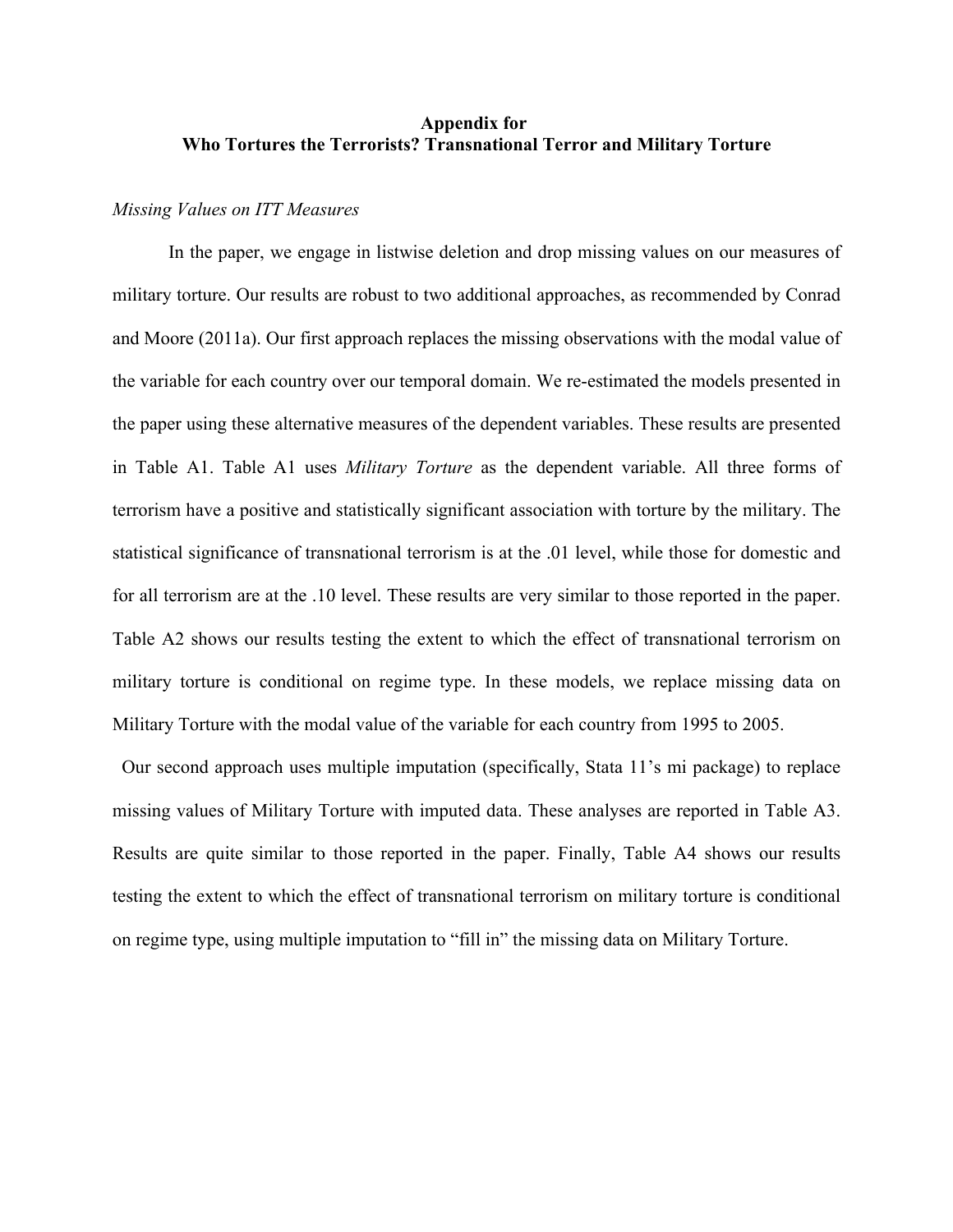|                                          | Dependent Variable:                           |                           |                   |  |
|------------------------------------------|-----------------------------------------------|---------------------------|-------------------|--|
|                                          | Military (ITT)<br>Torture                     | Military (ITT)<br>Torture | Military (ITT)    |  |
|                                          |                                               |                           | Torture           |  |
| Domestic Terrorism (GTD)                 | $.010(.005)*$                                 |                           |                   |  |
|                                          |                                               |                           |                   |  |
| <b>Transnational Terrorism (ITERATE)</b> | $.095(.031)$ ***                              |                           |                   |  |
| All Terrorism (GTD)                      |                                               |                           | $.009(.005)*$     |  |
| Regime Type                              | $-.062(.018)$ ***<br>$-.059(.018)$ ***        |                           | $-.061(.017)$ *** |  |
| GDP Per Capita                           | $-.001(.001)$ *<br>$-.001(.001)$ <sup>*</sup> |                           | $-.001(.001)$ *   |  |
| Population                               | .001(.001)<br>.001(.001)                      |                           | .001(.001)        |  |
| Civil War                                | $.914(.231)$ ***                              | $.976(.228)$ ***          | $.888(.235)$ ***  |  |
| International War                        | $-.623(.626)$<br>$-.664(.741)$                |                           | $-.664(.635)$     |  |
| <b>CAT Signatory</b>                     | $.298(.245)*$<br>$.270(.248)*$                |                           | .275(.246)        |  |
| <b>Restricted Access</b>                 | $.777(.307)$ ***<br>$.729(.305)$ **           |                           | $.730(.303)$ **   |  |
| <b>Domestic Dissent</b>                  | $1.034$ $(.197)$ ***                          | $1.000(.187)$ ***         |                   |  |
|                                          |                                               |                           |                   |  |
| Observations                             | 1301                                          | 1,298                     | 1,299             |  |
| Wald $\chi^2$                            | 120.00***                                     | 113.27***                 | $117.68***$       |  |
| Pseudo $R^2$                             | .095                                          | .098                      |                   |  |
|                                          |                                               |                           |                   |  |
| cut 1                                    | 1.682(.262)                                   | 1.691(.259)               | 1.663(.262)       |  |
| cut 2                                    | 1.965(.254)                                   | 1.977(.251)               | 1.948(.254)       |  |
| cut 3                                    | 2.244(.260)                                   | 2.257(.258)               | 2.228(.260)       |  |
| cut 4                                    | 2.682(.274)                                   | 2.687(.269)               | 2.668(.274)       |  |
| cut 5                                    | 3.278 (.289)                                  | 3.280 (.286)              | 3.267(.288)       |  |
|                                          |                                               |                           |                   |  |

# **Table A1. Terrorism and Military (ITT) Torture, 1995 to 2005 (Replacing Missing Values with Mode)**

Notes: \*  $p \le 0.10$  \*\*  $p \le 0.05$  \*\*\*  $p \le 0.01$ . All models are ordered logistical regressions. Robust standard errors clustered on country reported in parentheses. All independent variables except Restricted Access lagged one period.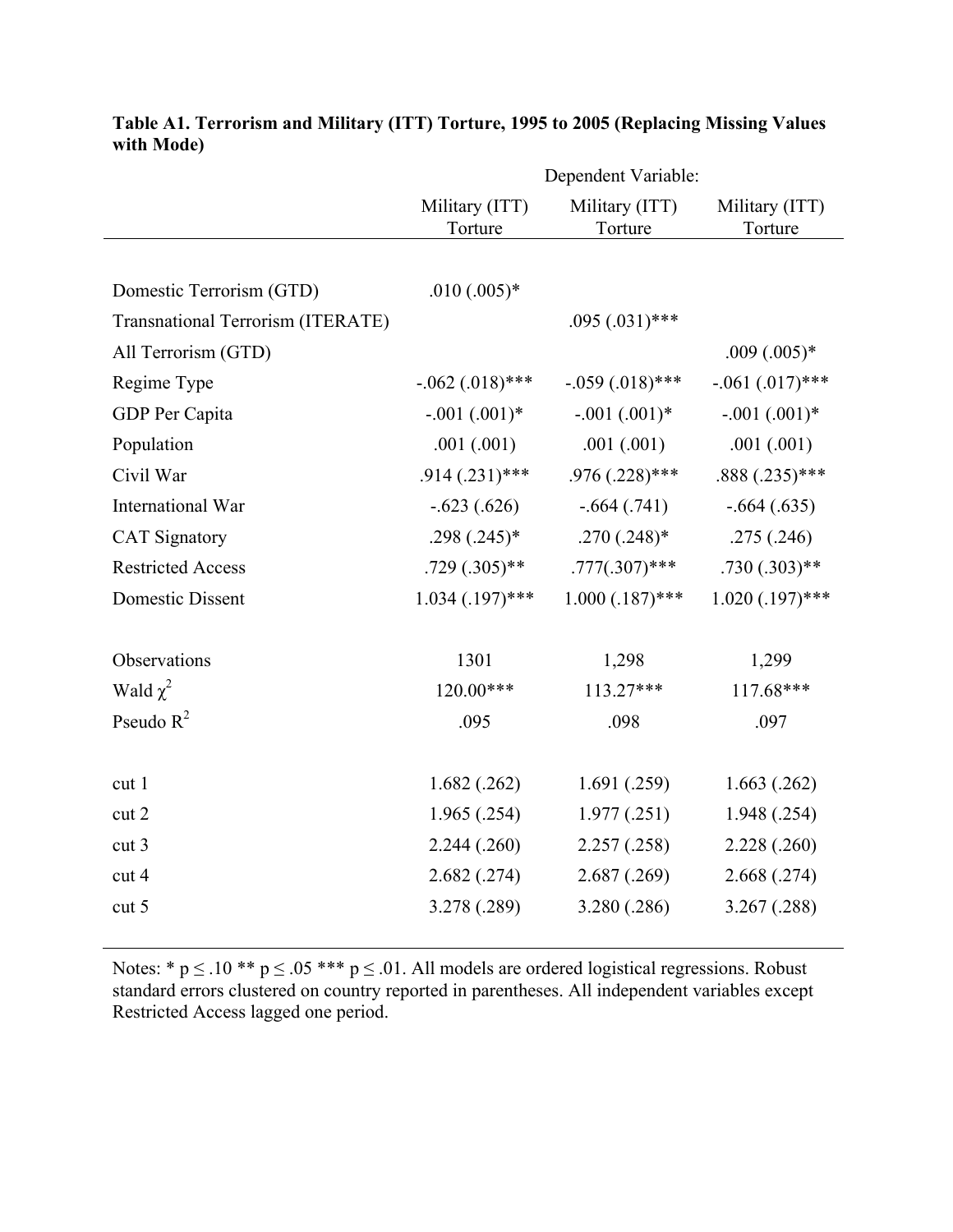|                                          | Dependent Variable:       |  |
|------------------------------------------|---------------------------|--|
|                                          | Military (ITT)<br>Torture |  |
|                                          |                           |  |
| <b>Transnational Terrorism (ITERATE)</b> | $-.053(.036)*$            |  |
| Regime Type                              | $-.043(.011)$ ***         |  |
| Transnational Terrorism*Regime Type      | $.008(.002)$ ***          |  |
| GDP Per Capita                           | $-.001(.001)$ **          |  |
| Population                               | .001(.001)                |  |
| Civil War                                | $.562(.128)$ ***          |  |
| International War                        | $-142(.242)$              |  |
| <b>CAT Signatory</b>                     | .167(.141)                |  |
| <b>Restricted Access</b>                 | $.417(.180)$ **           |  |
| <b>Domestic Dissent</b>                  | $.598(.105)$ ***          |  |
|                                          |                           |  |
| Observations                             | 1298                      |  |
| Wald $\chi^2$                            | 140.07***                 |  |
| Pseudo $R^2$                             | .101                      |  |
|                                          |                           |  |
| cut 1                                    | .561(.180)                |  |
| cut 2                                    | .727(.177)                |  |
| cut <sub>3</sub>                         | .886(.178)                |  |
| cut 4                                    | 1.125(.180)               |  |
| cut 5                                    | 1.440(.183)               |  |

**Table A2. Terrorism and Military (ITT) Torture, 1995 to 2005 (Replacing Missing Values with Mode)**

Notes: \*  $p \le 0.10$  \*\*  $p \le 0.05$  \*\*\*  $p \le 0.01$ . All models are ordered probit regressions. Robust standard errors clustered on country reported in parentheses. All independent variables except Restricted Access lagged one period.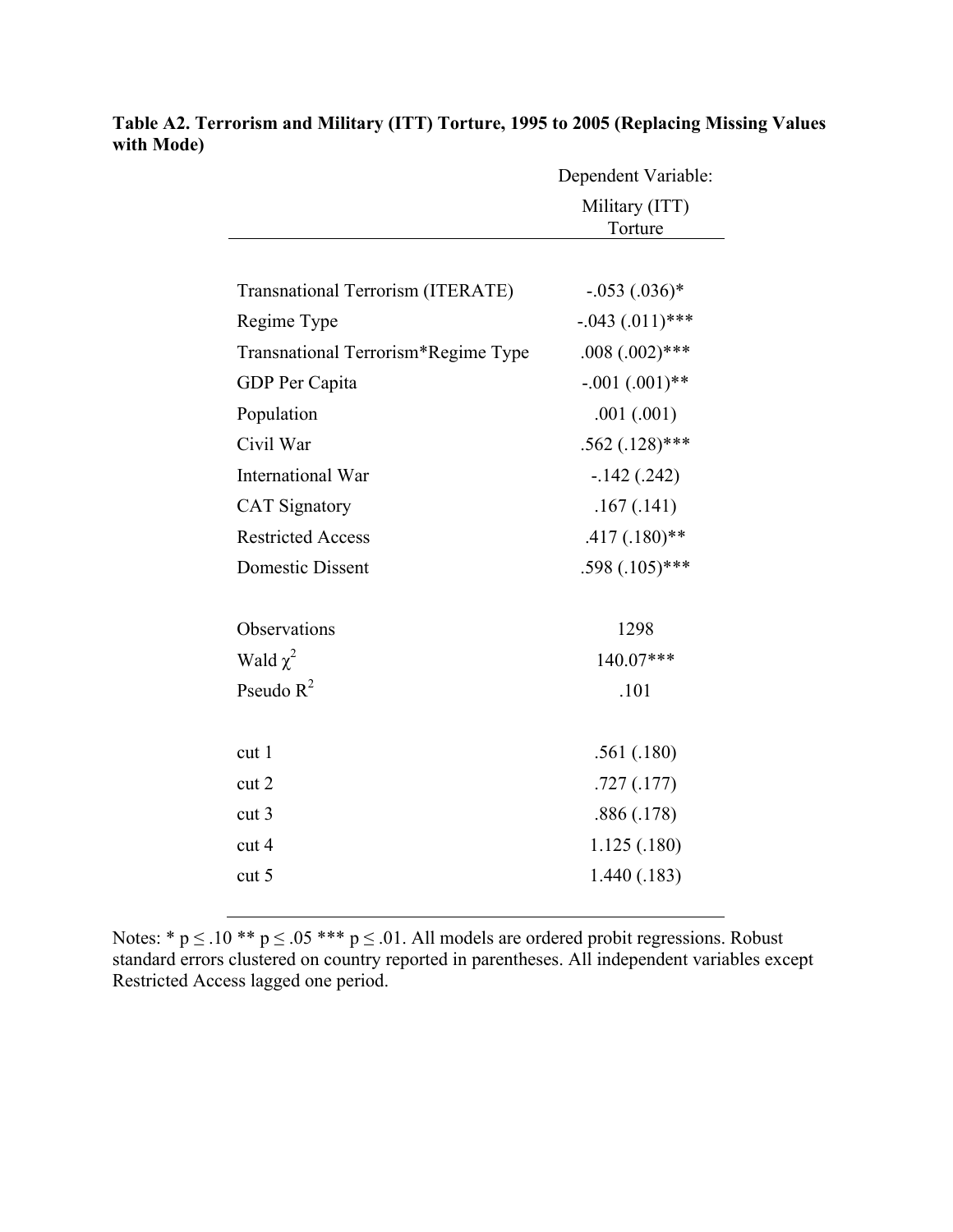|                                   | Dependent Variable:                                    |                                      |                           |  |
|-----------------------------------|--------------------------------------------------------|--------------------------------------|---------------------------|--|
|                                   | Military (ITT)<br>Military (ITT)<br>Torture<br>Torture |                                      | Military (ITT)<br>Torture |  |
|                                   |                                                        |                                      |                           |  |
| Domestic Terrorism (GTD)          | $.009(.004)$ **                                        |                                      |                           |  |
| Transnational Terrorism (ITERATE) |                                                        | $.032(.010)$ ***                     |                           |  |
| All Terrorism (GTD)               |                                                        |                                      | $.009(.003)$ ***          |  |
| Regime Type                       | $-.033(.011)$ ***                                      | $-.037(.013)$ ***                    | $-.039(.012)$ ***         |  |
| GDP Per Capita                    | $-.001(.001)$ <sup>*</sup>                             | $-.001(.001)$ **                     | $-.001(.001)$ **          |  |
| Population                        | .001(.001)                                             | $.001(.001)^*$                       | .001(.001)                |  |
| Civil War                         | $.708(.226)$ ***                                       | $.815(.244)$ ***                     | $.741(.234)$ ***          |  |
| International War                 | $-.221(.282)$                                          | $-.233(.268)$                        | $-.282(.250)$             |  |
| <b>CAT Signatory</b>              | $.248(.163)*$                                          | $.283(.171)*$                        | $.272(.173)*$             |  |
| <b>Restricted Access</b>          | $.513(.309)*$                                          | .439(.304)                           | $.414(.298)$ **           |  |
| Domestic Dissent                  | $.625(.146)$ ***                                       | $.683(.152)$ ***<br>$.725(.153)$ *** |                           |  |
|                                   |                                                        |                                      |                           |  |
| Observations                      | 1159                                                   | 1375                                 | 1378                      |  |
| F > 0                             | 0.00                                                   | 0.00                                 | 0.00                      |  |
|                                   |                                                        |                                      |                           |  |

## **Table A3. Terrorism and Military (ITT) Torture, 1995 to 2005 (Replacing Missing Values Using Multiple Imputation)**

Notes: \*  $p \le 0.10$  \*\*  $p \le 0.05$  \*\*\*  $p \le 0.01$ . Robust standard errors clustered on country reported in parentheses. All independent variables except Restricted Access lagged one period.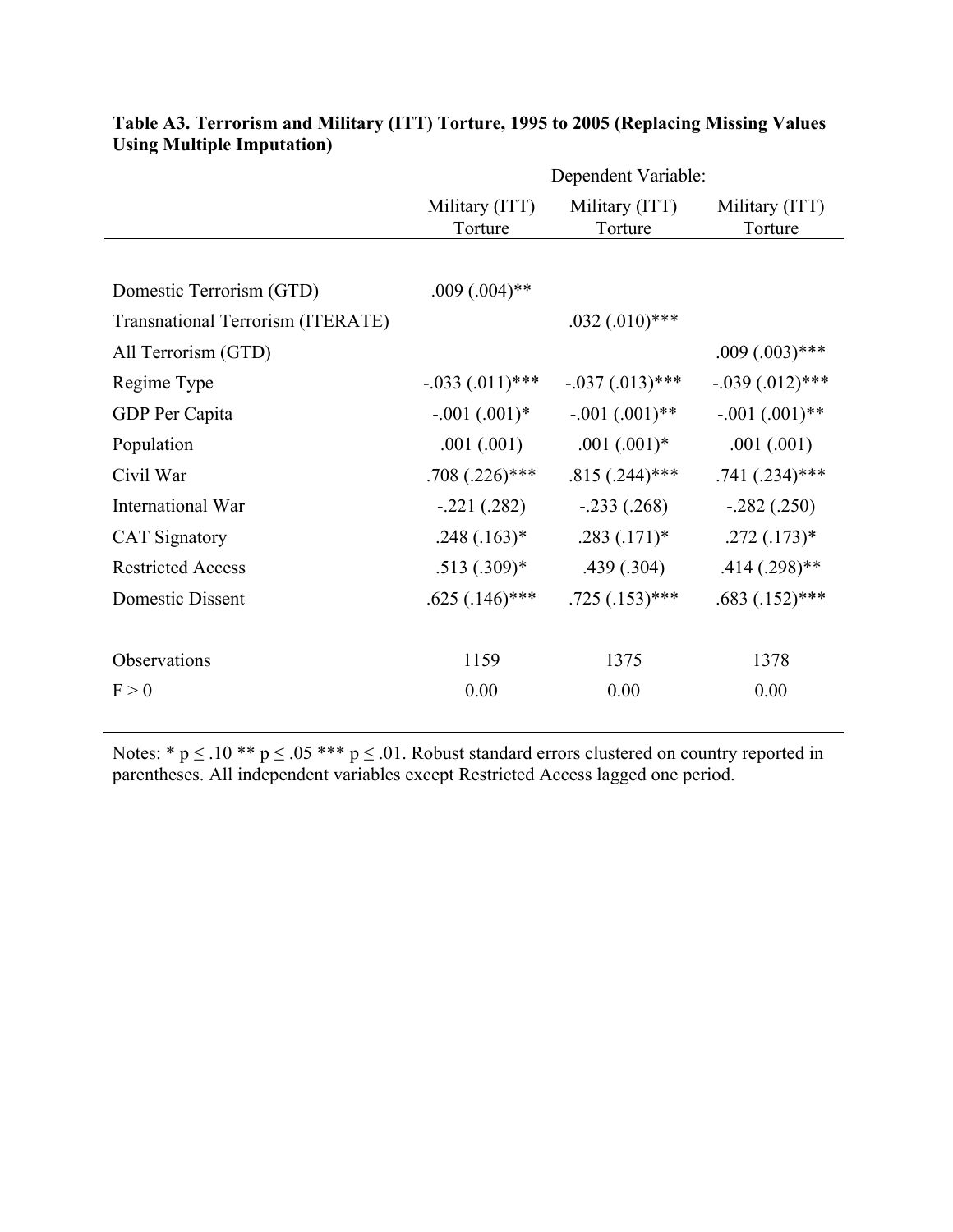|                                          | Dependent Variable:       |  |
|------------------------------------------|---------------------------|--|
|                                          | Military (ITT)<br>Torture |  |
|                                          |                           |  |
| <b>Transnational Terrorism (ITERATE)</b> | .003(.058)                |  |
| Regime Type                              | $-.041(.013)$ ***         |  |
| Transnational Terrorism*Regime Type      | .003(.004)                |  |
| GDP Per Capita                           | $-.001(.001)$ **          |  |
| Population                               | $.001(.001)$ *            |  |
| Civil War                                | $.802(.238)$ ***          |  |
| International War                        | $-.235(.267)$             |  |
| <b>CAT Signatory</b>                     | .244(.180)                |  |
| <b>Restricted Access</b>                 | $.521(.325)*$             |  |
| Domestic Dissent                         | $.711(.154)$ ***          |  |
|                                          |                           |  |
| Observations                             | 1326                      |  |
| F > 0                                    | $118.00***$               |  |

**Table A4. Terrorism and Military (ITT) Torture, 1995 to 2005 (Replacing Missing Values with Multiple Imputation)**

Notes: \*  $p \le 0.10$  \*\*  $p \le 0.05$  \*\*\*  $p \le 0.01$ . standard errors clustered on country reported in parentheses. All independent variables except Restricted Access lagged one period.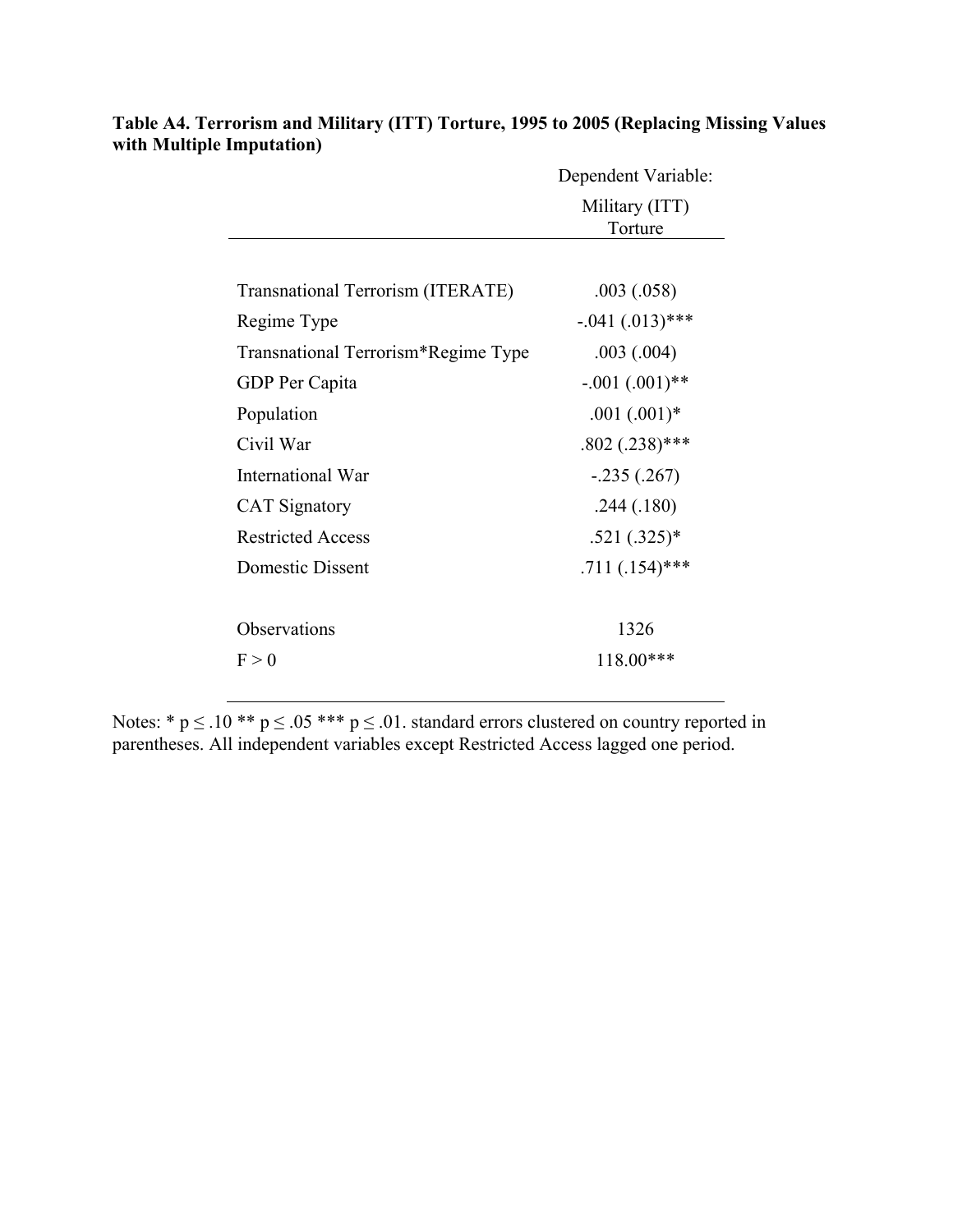|                                          |                                                        | Dependent Variable: |                           |
|------------------------------------------|--------------------------------------------------------|---------------------|---------------------------|
|                                          | Military (ITT)<br>Military (ITT)<br>Torture<br>Torture |                     | Military (ITT)<br>Torture |
|                                          |                                                        |                     |                           |
| Domestic Terrorism (GTD)                 | $.009(.004)$ **                                        |                     |                           |
| <b>Transnational Terrorism (ITERATE)</b> |                                                        | .038(.051)          |                           |
| All Terrorism (GTD)                      |                                                        |                     | $.007(.003)$ **           |
| <b>Executive Constraints</b>             | $-.008(.005)*$                                         | $-.006(.005)$       | $-.007(.005)$             |
| GDP Per Capita                           | $-.001(.001)$ **                                       | $-.001(.001)$ **    | $-.001(.001)$ **          |
| Population                               | .001(.001)                                             | .001(.001)          | .001(.001)                |
| Civil War                                | $.997(.245)$ ***                                       | $1.08$ $(.235)$ *** | $.982$ $(.246)$ ***       |
| International War                        | $-.395(.551)$                                          | $-.361(.561)$       | $-.397(.554)$             |
| <b>CAT Signatory</b>                     | $.383(.311)*$                                          | .406(.308)          | .394(.312)                |
| <b>Restricted Access</b>                 | $.974$ $(.285)$ ***                                    | $.993(.286)$ ***    | $.987 \,(.282)^{***}$     |
| Domestic Dissent                         | $.967$ $(.220)$ ***                                    | $1.00(.211)$ ***    | $.956(.218)$ ***          |
|                                          |                                                        |                     |                           |
| Observations                             | 1246                                                   | 1246                | 1246                      |
| F > 0                                    | 0.00                                                   | 0.00                | 0.00                      |

## **Table A5. Terrorism and Military (ITT) Torture, 1995 to 2005 (Replacing Polity with Xconst Measure of Democracy)**

Notes: \*  $p \le 0.10$  \*\*  $p \le 0.05$  \*\*\*  $p \le 0.01$ . Robust standard errors clustered on country reported in parentheses. All independent variables except Restricted Access lagged one period.